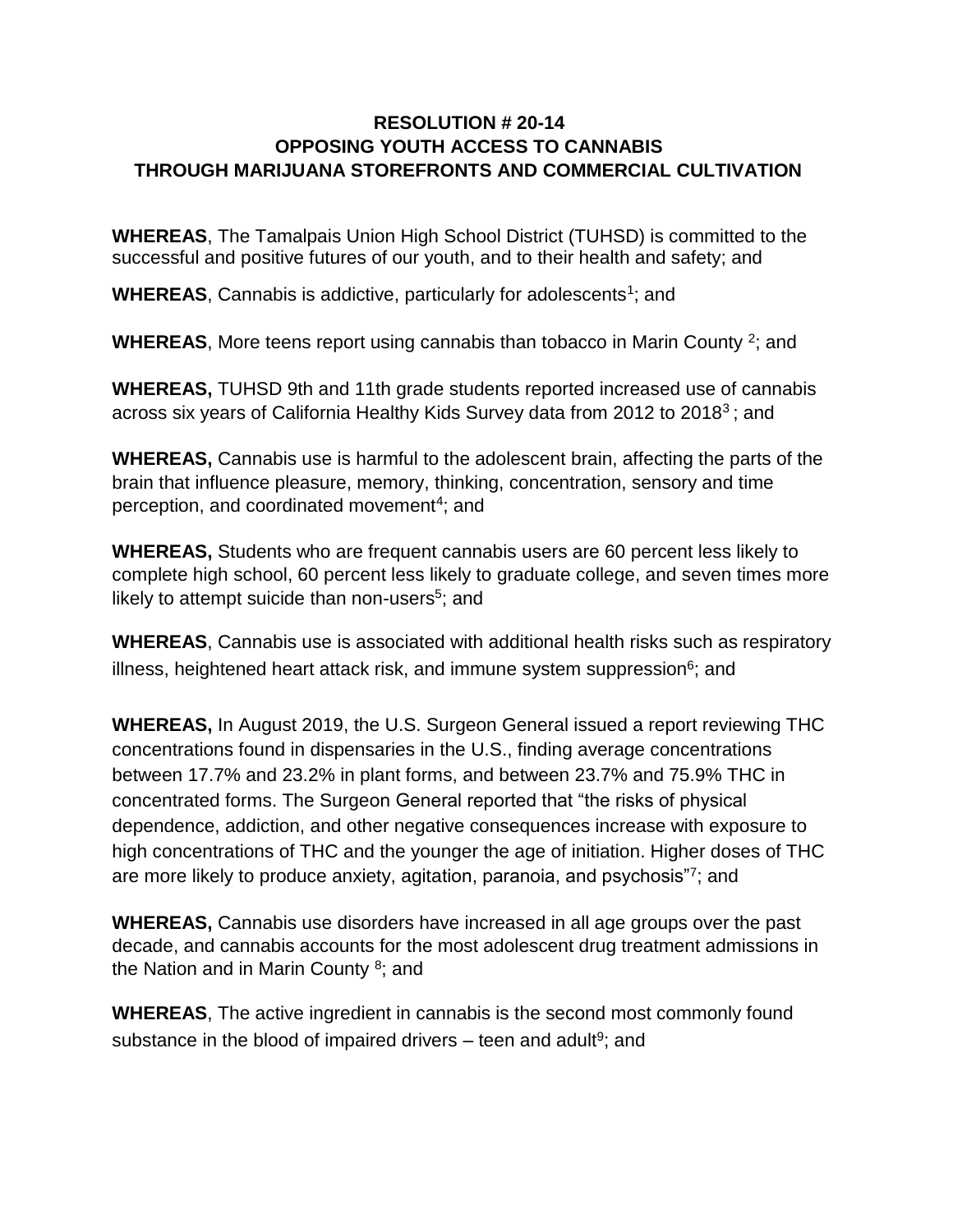**WHEREAS,** In Colorado where recreational cannabis was legalized and commercialized in 2013, teen use of cannabis is 43% above the national average, and cannabis-related traffic deaths increased 135% between 2013 to 2019 while all traffic deaths increased only 24% during the same time period<sup>10</sup>; and

**WHEREAS,** Cannabis tax revenue represented approximately 0.85% of Colorado's FY 2019 budget and 67% of local jurisdictions in Colorado have banned medical and recreational marijuana businesses<sup>10</sup>; and

**WHEREAS**, A 2019 [Rand Corporation](https://www.rand.org/) study found young adults who lived in Los Angeles neighborhoods with medical cannabis dispensaries had more frequent use than their peers and a more positive view of the drug<sup>11</sup>; and

**WHEREAS,** Evidence shows our drug problem is a major public health and safety threat, and commercializing cannabis would increase its availability and normalize its use, leading to increased negative health consequences, particularly among young people<sup>12</sup>; and

**WHEREAS**, The District is alarmed by the number of premature deaths and suicides associated with overdoses among our TUHSD community.

**NOW, THEREFORE, BE IT RESOLVED** that the Tamalpais Union High School District supports reducing our youth's access to cannabis through restrictions on cannabis storefronts and commercial cultivation in order to decrease cannabis use by adolescents and the negative consequences to the health and safety that would follow.

**PASSED AND ADOPTED** this **EXECUTED** at the regular meeting of the Board of Trustees of the Tamalpais Union High School District, by the following vote:

Ayes:

Noes:

Abstain:

Absent:

State of California, County of Marin

I, Karen Loebbaka, Clerk of the Board of Trustees, do hereby certify that the foregoing is a full, true, and correct copy of a resolution accepted by said Board at a regular meeting held at its regular place of meeting by the vote stated, which resolution is on file in the office of said Board.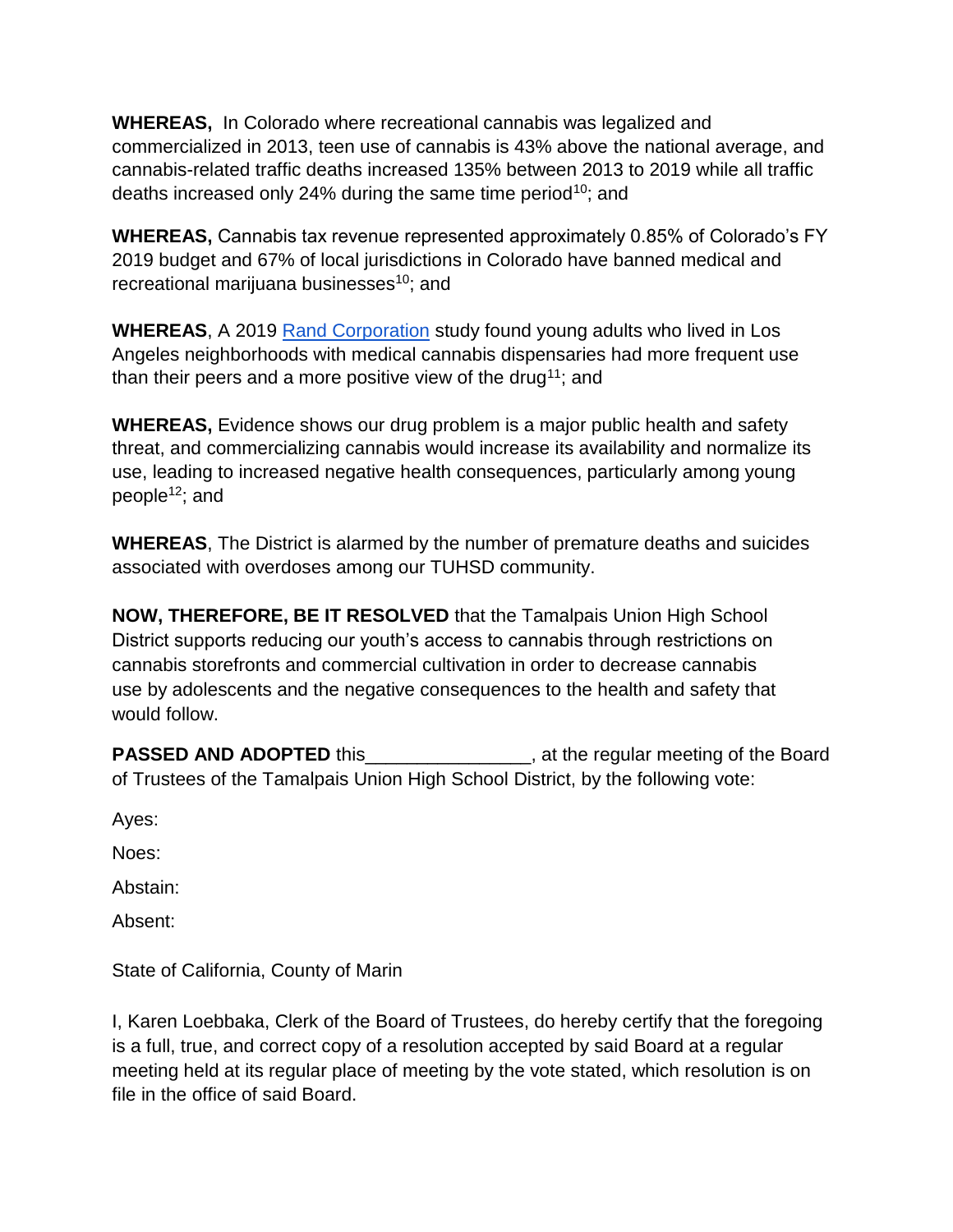\_\_\_\_\_\_\_\_\_\_\_\_\_\_\_\_\_\_\_\_\_\_\_\_\_\_\_\_\_\_\_\_\_\_\_\_\_\_\_ Karen Loebbaka, Clerk of the Board of Trustees

## **RESOURCES and SOURCES**

- 1. Research Report Series: Marijuana," National Institute of Health, National Institute onDrug Abuse; July 2012. For quick reference, see "Drug Facts: Marijuana": National Institute of Health, National Institute on Drug Abuse;January 2014, available at:http:/ [/www.drugabuse.gov/](http://www.drugabuse.gov/) publications/ drugfacts/marijuana.
- 2. California Healthy Kids Survey, <https://chks.wested.org/reports>
- 3. California Healthy Kids Survey, Tamalpais Union High School District data, 2012, 2014, 2016, 2018.
- 4. Meier, Madeline H., Caspi, Avshalom, *et. al.,* "Persistent Cannabis Users Show Neuropsychological Decline From Childhood to Midlife," *Proceedings of the National Academy of Sciences of the United States of America,* vol. 109 no. 40; October 2, 2012.
- 5. Silins, Edmund, et al., "Young adult sequelae of adolescent cannabis use: an integrative analysis, *The Lancet Psychiatry*, Volume 1, No. 4, September 2014. Community Anti-Drug Coalitions of American Studies Conclude Marijuana Use Connected to College Failure,", March 28, 2013.
- 6. Marijuana Use: Detrimental to Youth, American College of Pediatricians, September 2015.
- 7. U.S. Surgeon General's advisory: marijuana use and the developing brain. U.S. Department of Health & Human Services publication, August 29, 2019.
- 8. Budney, Alan, et. al, "Marijuana Dependence and Its Treatment," *Addiction Science and Clinical Practice*; December 2007.
- 9. Drug Facts: Drugged Driving," National Institute of Health, National Institute on Drug Abuse; October 2013."